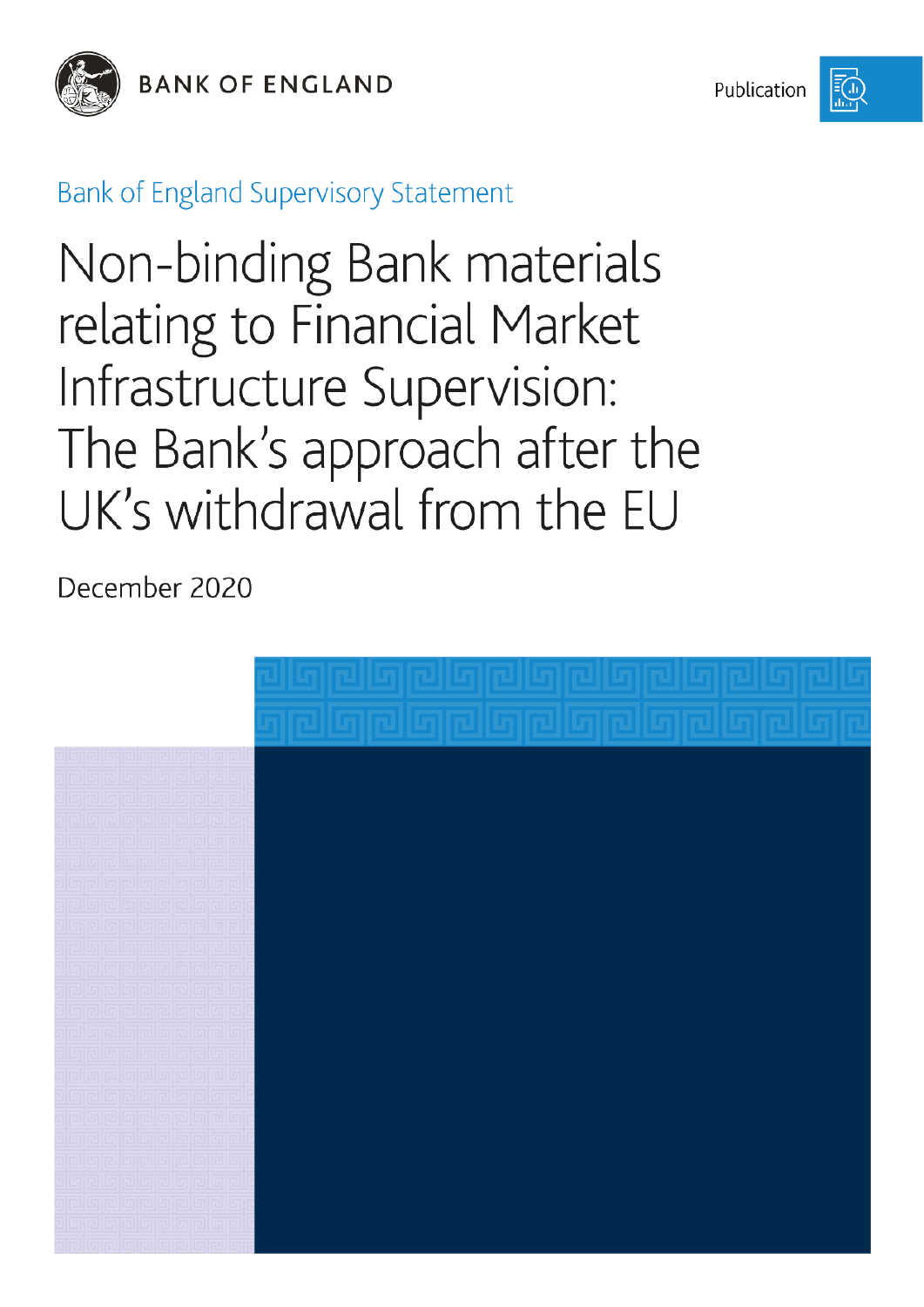

**BANK OF ENGLAND** 

Supervisory Statement

Non-binding Bank materials relating to Financial Market Infrastructure Supervision: The Bank's approach after the UK's withdrawal from the EU

December 2020 (Updating April 2019)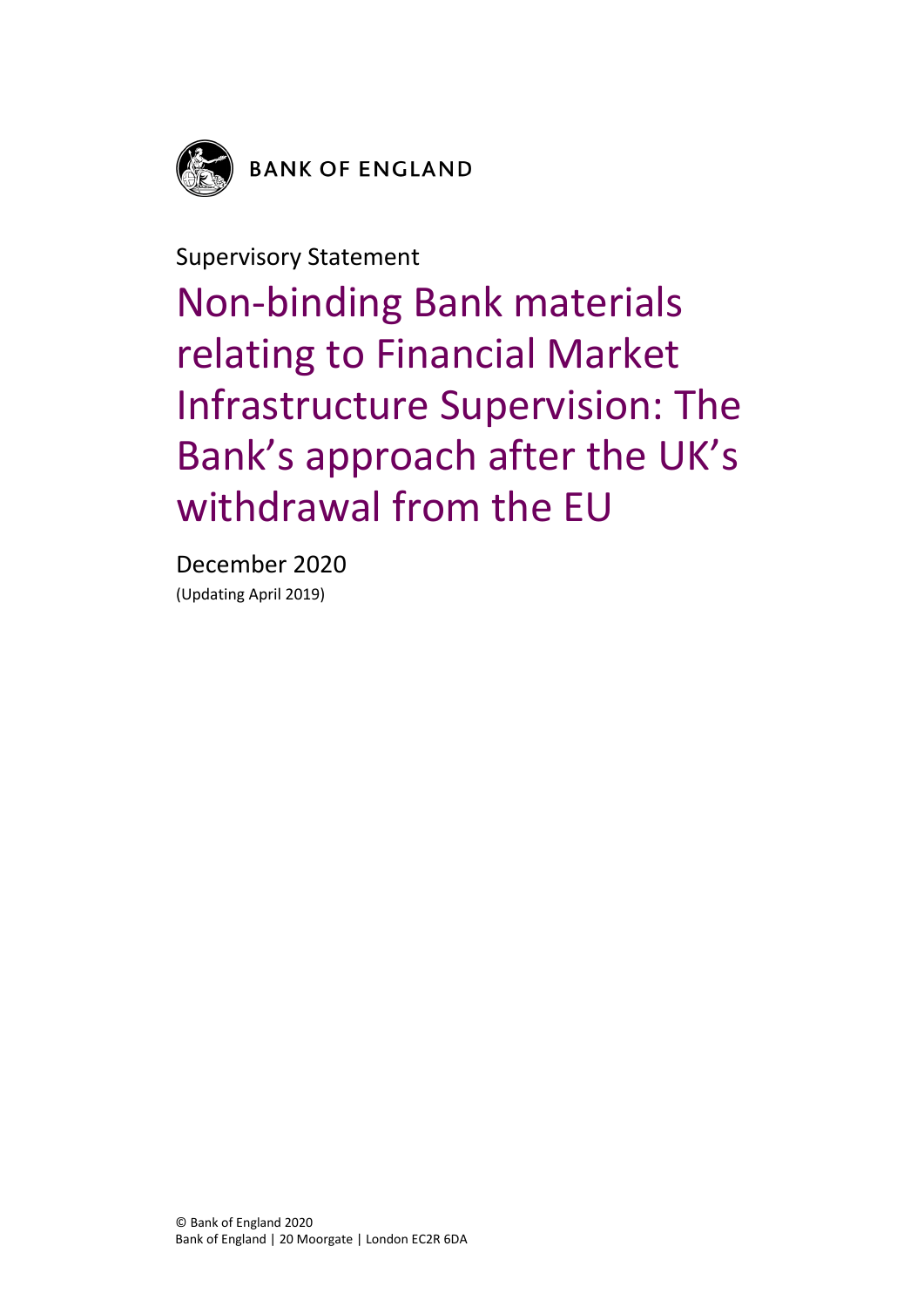## $\mathbf{1}$ **Introduction**

1.1 This Supervisory Statement (SS) sets out how Financial Market Infrastructures (FMIs) should interpret existing Bank supervisory materials in light of the UK's withdrawal from the EU and the end of the transition period.

1.2 This SS is relevant to all Bank supervised FMIs operating, or intending to operate, in the United Kingdom (UK). The Bank may issue further expectations in relation to this topic.

1.3 The UK's membership of the EU came to an end on Friday 31 January 2020. The UK entered into a transition period lasting until 11pm on Thursday 31 December 2020, which is defined in UK law as 'IP completion day', during which EU law continued to apply to the UK.

1.4 HM Treasury has used its powers under the European Union (Withdrawal) Act 2018 (the 'Act') to ensure that the UK would continue to have a functioning financial services regulatory regime after the end of the transition period. To do this, it has ensured that EU-derived laws and rules that were in place in the UK before IP completion day continue to apply in the UK to the extent that they remain operable. Changes have only been made to those laws or rules that would otherwise not operate appropriately. This provides continuity and certainty for firms and FMIs after the end of the transition period.

1.5 Setting out the Bank's approach to its non-binding materials after the end of the transition period also helps provide certainty to firms.

## **Supervisory expectations for FMIs on the UK's withdrawal from the**   $\overline{2}$ **EU and the end of the transition period**

2.1 The Bank of England has issued various materials in relation to its supervision of FMIs:

- The Bank of England's approach to the supervision of FMIs.
- The Bank of England's approach to the supervision of services providers to recognised payments.
- The Policy Statement (PS) on financial penalties imposed by the Bank under FSMA 2000 or under part 5 of the Banking Act 2009.
- The implementation by the Bank of England of ESMA's guidelines and recommendations on CCP interoperability arrangements.
- The PS on the giving of directions to qualifying parent undertakings of UK recognised clearing houses.
- The statutory statements of procedure in respect of the Bank of England's supervision of financial market infrastructures.
- The guidance on recognised clearing houses for insolvency practitioners.
- The Policy Statement on the Enforcement Decision Making Committee
- The Statement of Policy on the Interpretation of EU Guidelines and Recommendations